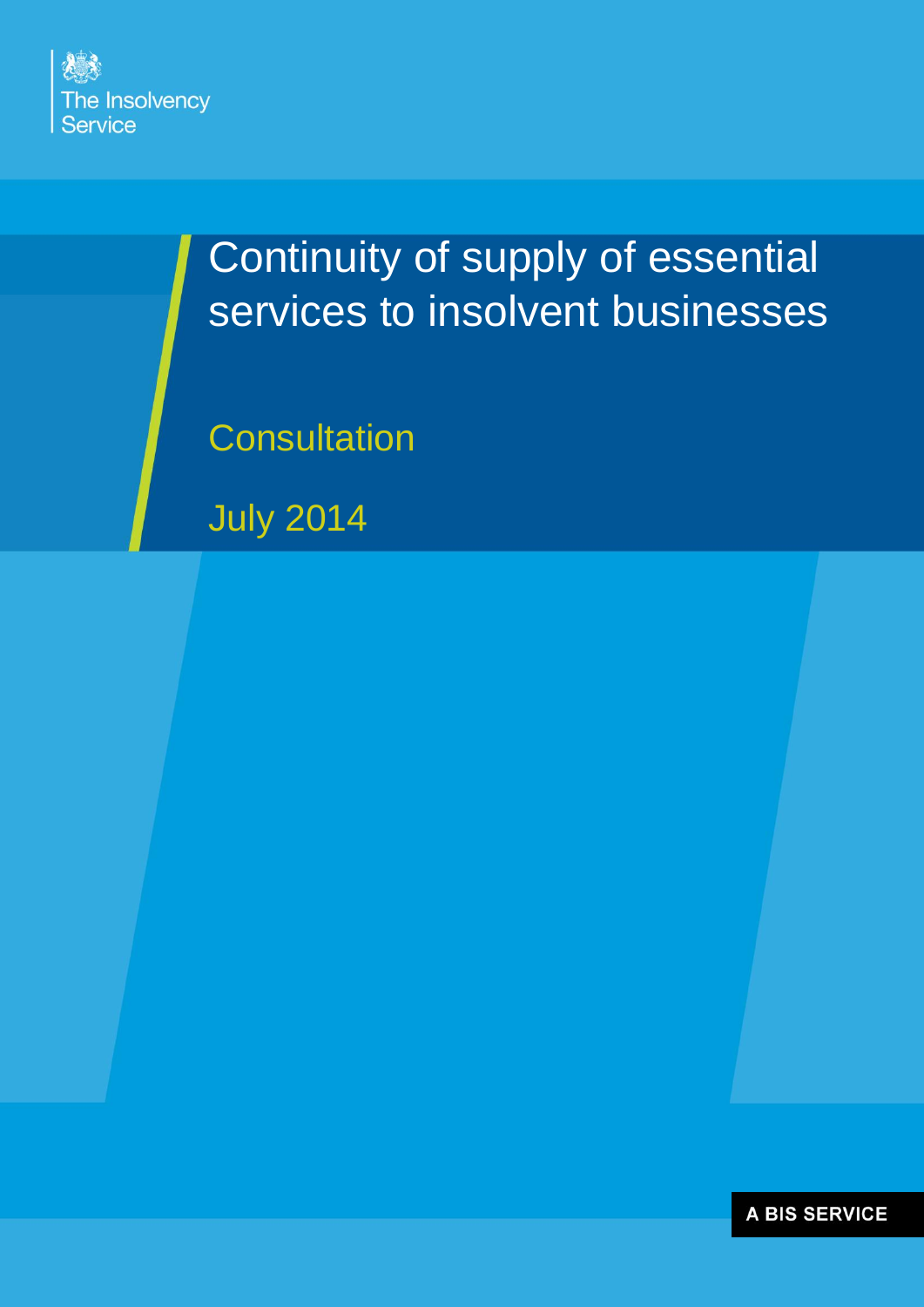# **Contents**

| Proposed changes:                                                           |
|-----------------------------------------------------------------------------|
| 1. Applying existing provisions to 'on-sellers' of utility                  |
| 2. Adding IT suppliers to the list of utility suppliers covered by sections |
| 3. Ensuring continuity of utility and IT supplies by preventing reliance on |
| Annex A: Enterprise and Regulatory Reform Act 2013 provisions13             |
|                                                                             |
|                                                                             |
|                                                                             |
|                                                                             |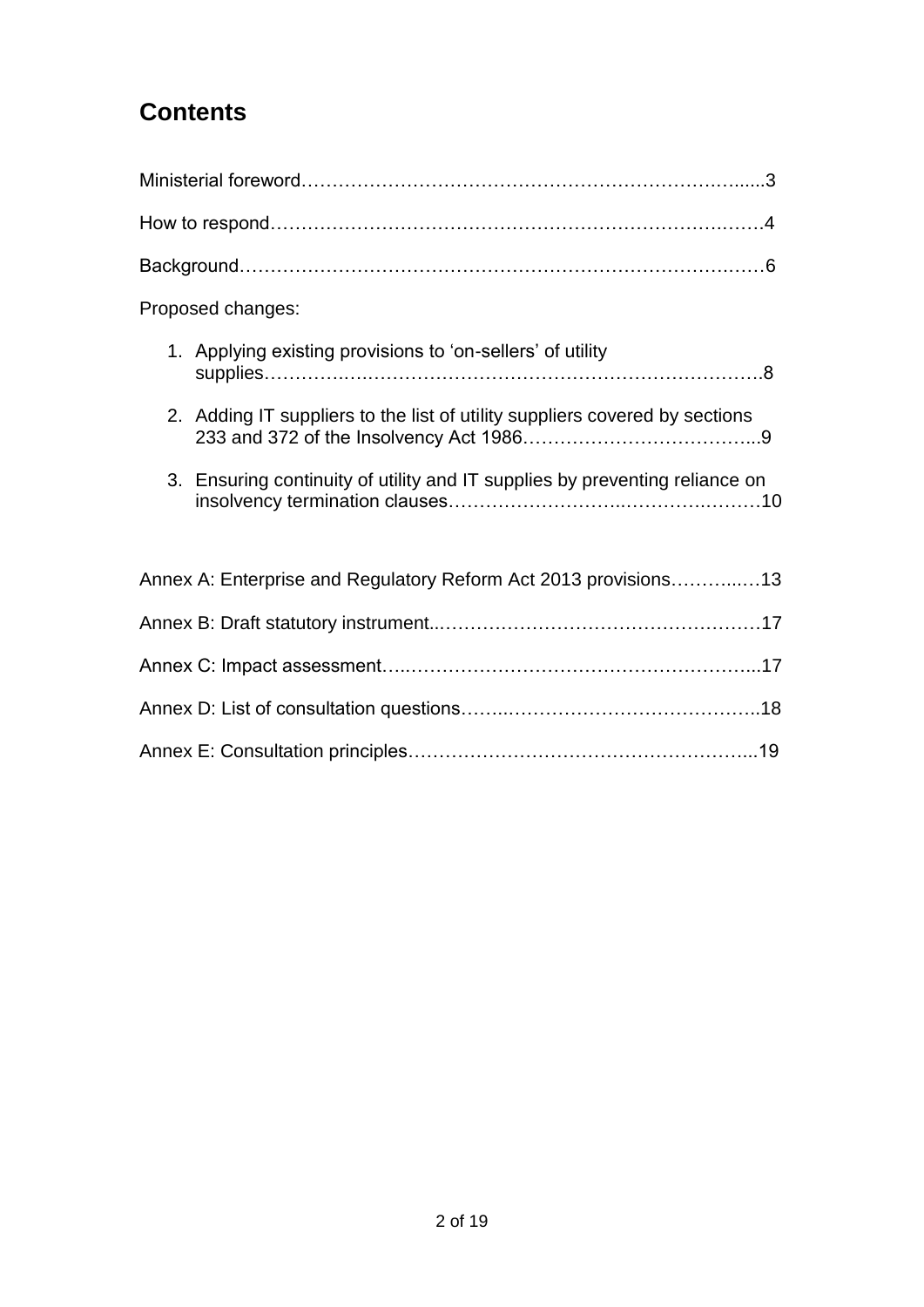## **Foreword from Jo Swinson MP**

The Enterprise and Regulatory Reform Act 2013 introduced new powers to help ensure continuity of certain essential supplies to insolvent businesses. The aim is to help businesses to be rescued from insolvency. Rescuing struggling but viable businesses will save jobs and should improve the amounts returned to creditors.

The issues raised are complex and I recognise that there is a balance to be struck between the interests of all stakeholders where businesses are experiencing financial difficulty.

Insolvency practitioners, who play an important role in rescuing struggling businesses, have long argued that the actions of some essential suppliers in insolvency are hindering otherwise viable rescues. The Government also recognises that the interests of essential suppliers should be protected. The powers therefore contain strong safeguards to protect their interests.

This consultation invites views on the detail of the exercise of these powers.

hiusor

Jo Swinson MP

Parliamentary Under-Secretary of State for Employment Relations and Consumer Affairs

Department for Business, Innovation and Skills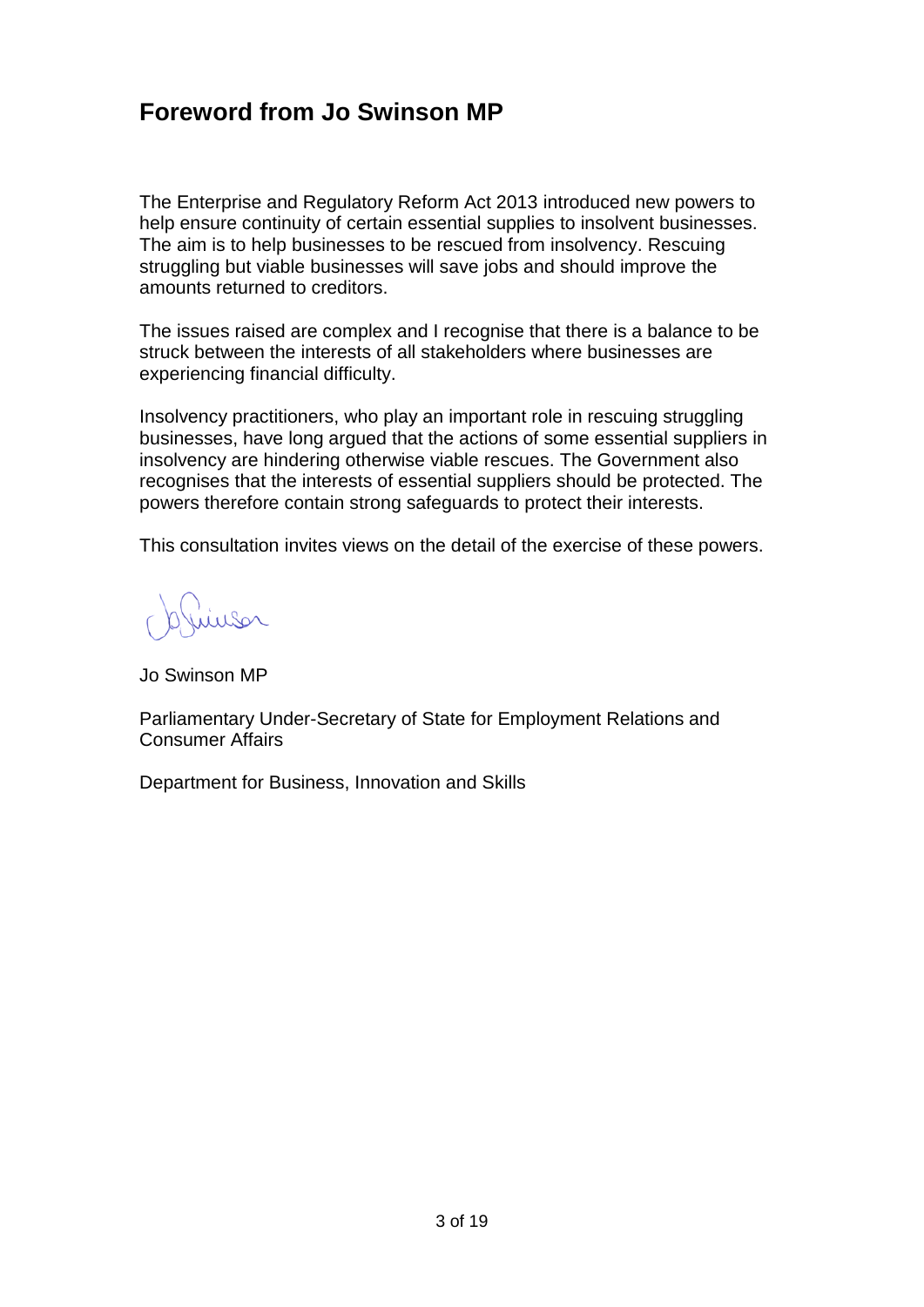## **How to respond**

- 1. When responding please state whether you are doing so as an individual or whether you are representing the views of an organisation. If responding on behalf of an organisation, please make it clear who the organisation represents and, where applicable, how the views of members were assembled.
- 2. This consultation was published on 8 July 2014 and will close on 8 October 2014. We encourage responses as early as possible to assist us in accelerating the process of considering replies.
- 3. A response can be submitted by email or letter to:

Policy Unit The Insolvency Service 4 Abbey Orchard Street London SW1P 2HT

Telephone: 020 7637 1110 Email: [Policy.Unit@insolvency.gsi.gov.uk](mailto:Policy.Unit@insolvency.gsi.gov.uk)

- 4. This consultation may be of interest to:
	- suppliers of utilities and IT goods or services
	- creditors
	- business owners and directors
	- insolvency practitioners
	- rescue professionals
	- the legal profession

#### **Additional copies**

5. This consultation can be found at: [www.bis.gov.uk/insolvency/Consultations.](http://www.bis.gov.uk/insolvency/Consultations) You may make additional copies without seeking permission. Under Cabinet Office guidelines consultations are digital by default but if required printed copies of the consultation document can be obtained from:

BIS Publications Orderline ADMAIL 528 London SW1W 8YT Tel: 0845-015 0010 Fax: 0845-015 0020 Minicom: 0845-015 0030 [www.bis.gov.uk/publications](http://www.bis.gov.uk/publications)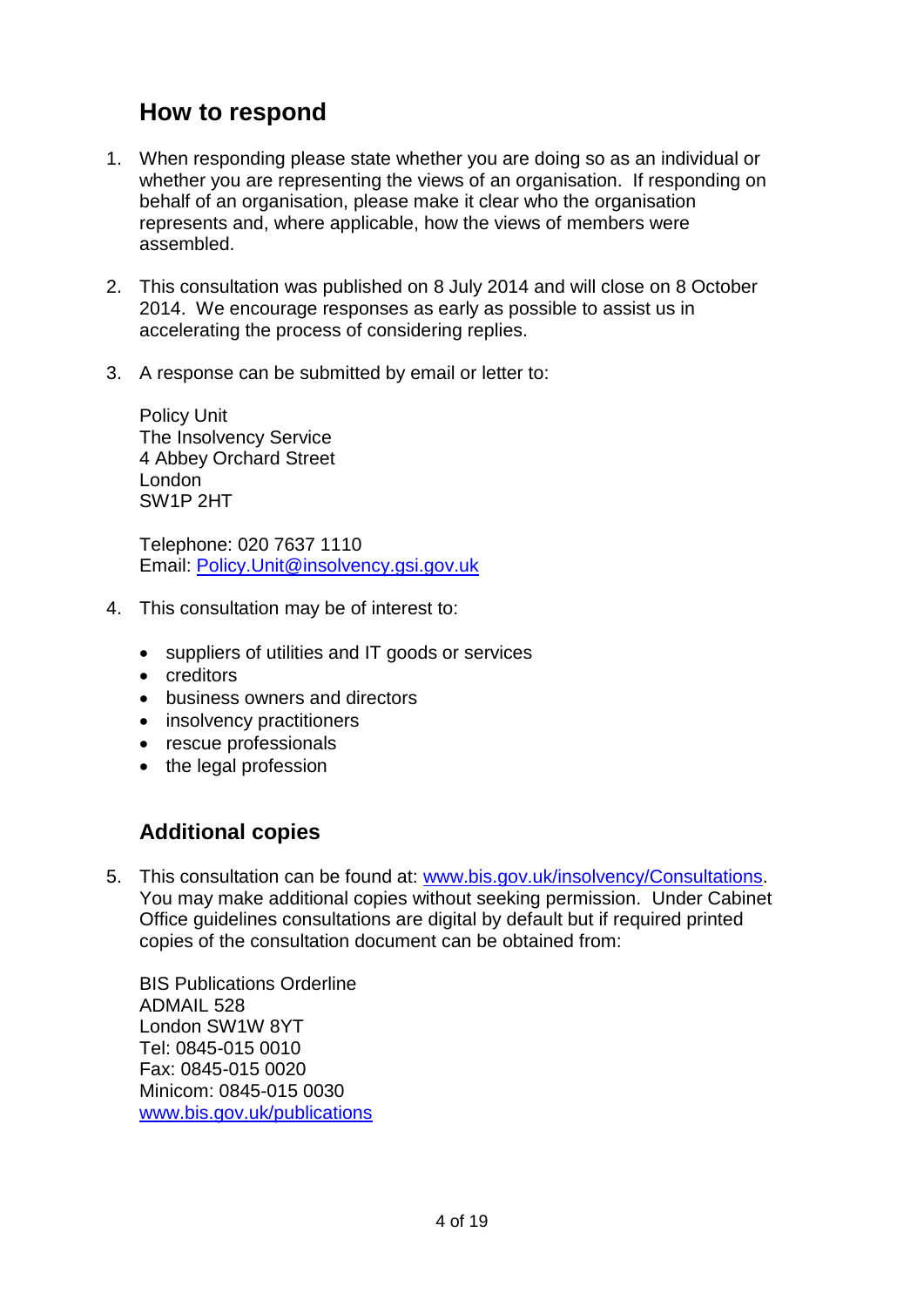## **Confidentiality and data protection**

- 6. Information provided in response to this consultation, including personal information, may be subject to publication or release to other parties or to disclosure in accordance with the access to information regimes (these are primarily the Freedom of Information Act 2000 (FOIA), the Data Protection Act 1998 (DPA) and the Environmental Information Regulations 2004). If you would like information, including personal data that you provide, to be treated as confidential, please be aware that, under the FOIA, there is a statutory Code of Practice with which public authorities must comply and which deals, amongst other things, with obligations of confidentiality.
- 7. In view of this, it would be helpful if you could explain to us why you regard the information you have provided as confidential. If we receive a request for disclosure of the information we will take account of your explanation, but we cannot give an assurance that confidentiality can be maintained in all circumstances. An automatic disclaimer generated by your IT system, will not, of itself, be binding on The Insolvency Service.

## **Help with queries**

8. Questions about the policy issues raised in the document can be addressed to Policy Unit at The Insolvency Service (contact details as above).

## **What happens next?**

9. The Government will consider the responses received in deciding how to exercise the relevant powers. A response will be published on The Insolvency Service website at [www.bis.gov.uk/insolvency/Consultations.](http://www.bis.gov.uk/insolvency/Consultations)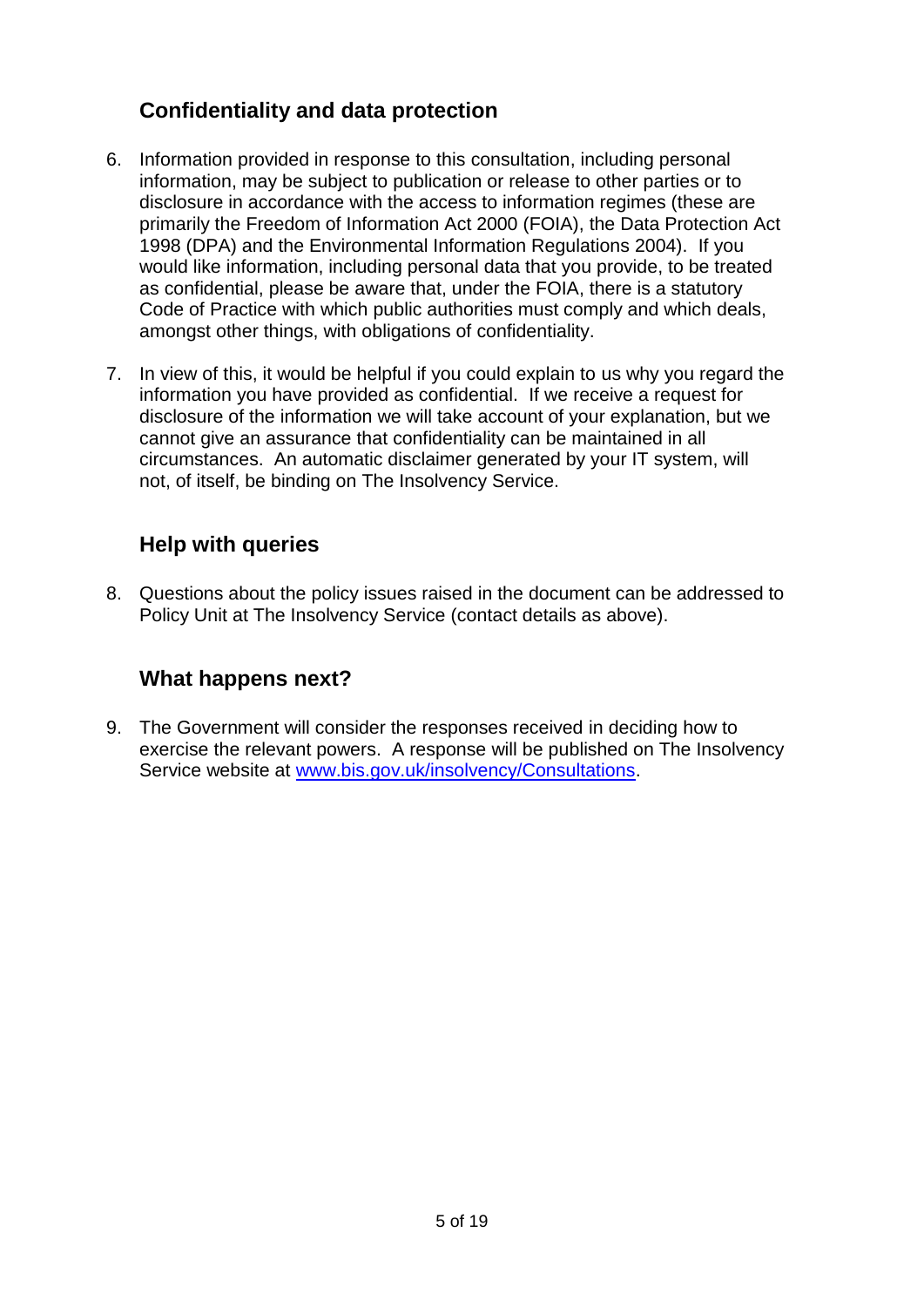## **Background**

- 10. This consultation seeks views on the exercise of powers taken in the Enterprise and Regulatory Reform Act 2013 ("ERR Act") to ensure continuity of supply of utilities (including gas, water, electricity and communication services) and IT goods or services to insolvent businesses. Details of the powers are contained in Annex A, a draft statutory instrument is contained at Annex B and an impact assessment outlining potential costs and benefits is contained at Annex C.
- 11. The powers taken in the ERR Act enable the Government to build upon existing legislative provisions contained within the Insolvency Act 1986 relating to the protection of supply of essential utility services for insolvent businesses. The Government's objective in exercising the powers is to ensure that insolvency practitioners are more effectively able to rescue viable businesses, whilst ensuring that adequate safeguards are in place for suppliers.
- 12.One of the key factors in undertaking a business rescue is the willingness of certain suppliers to continue to supply their services during formal insolvency. Many business supplies (such as utilities and IT goods or services) are critical to a business's day-to-day functioning. Without these supplies, businesses cannot continue to operate. When a business enters insolvency, such essential suppliers may take a number of actions that can severely impede any chances of business rescue (even if their invoices are being paid on time and in full). For example, some essential suppliers, such as those supplying essential IT services, may withdraw their services altogether, even though they may be essential for the preservation of the business.
- 13.Because they have the power to withdraw supplies, essential suppliers are able to demand additional 'ransom' payments before they agree to continue to provide the services they were providing before the insolvency. Essential suppliers may also put businesses on more expensive tariffs, or change the terms of the supply more generally, as a result of them entering formal insolvency.
- 14.Demanding 'ransom' payments, or varying the terms of supply, can put even greater pressure on the finances of an insolvent business at a critical time, damaging the chances of survival by preventing funds from being used to facilitate a rescue. Such payments may also result in certain creditors effectively receiving 'preferential' treatment at the expense of other creditors, obviating the basic insolvency principle of all creditors in the same class being treated equally, and potentially resulting in lower returns to other creditors.
- 15. The current legislation dates from 1986, which itself derived from the Cork Report (published in June 1982), which looked at the modernisation and reform of UK insolvency law and also considered potential opportunistic behaviour by certain utility suppliers. At that time such suppliers largely operated as nationalised providers on a monopolistic basis. This consideration led to specific statutory provision in the form of sections 233 and 372 of the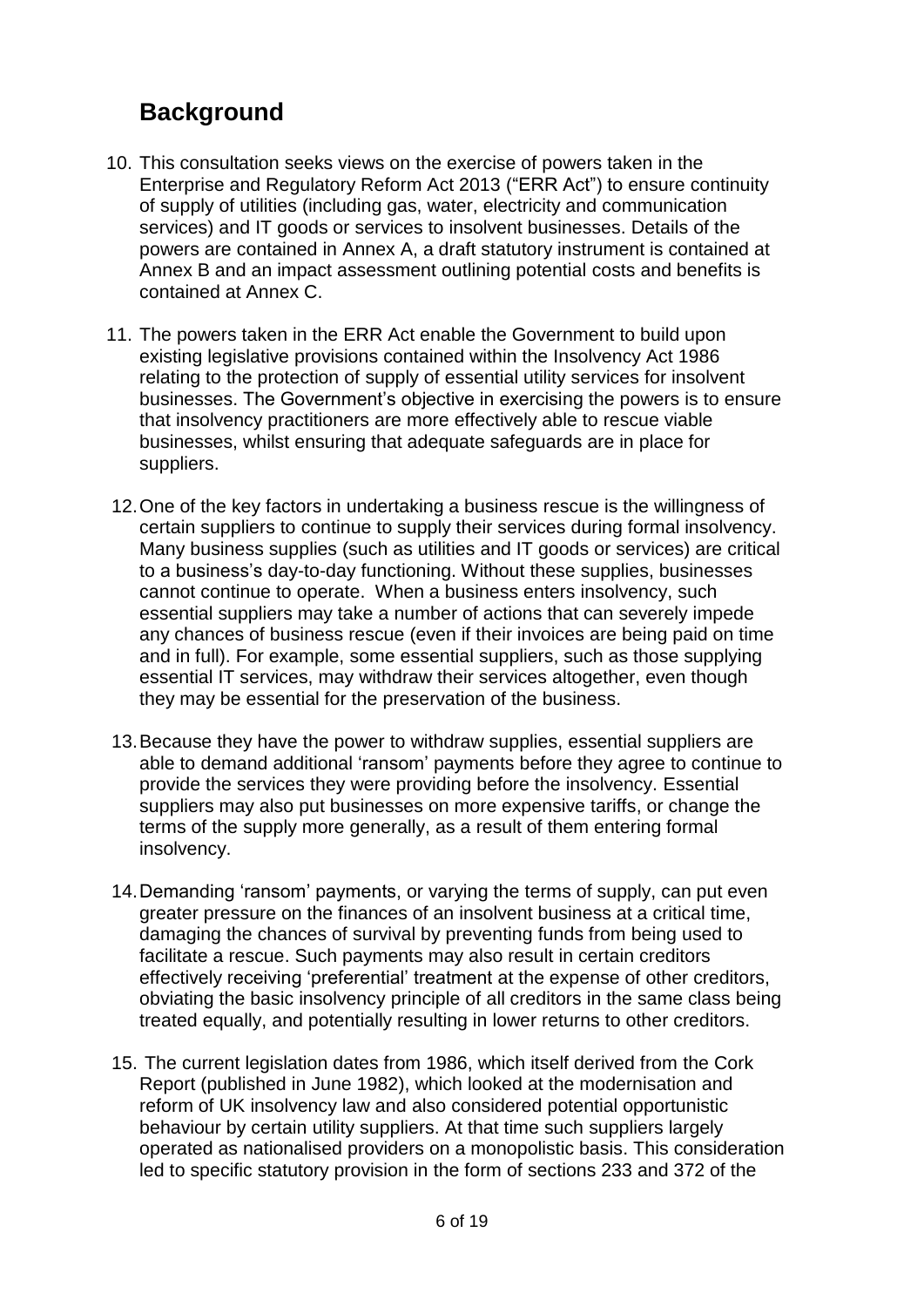Insolvency Act 1986. These provisions do not in themselves provide for the enforced continuity of supply of utility services, but rather seek to ensure that such suppliers are not put in a preferential position by being able to demand payment of outstanding charges as a condition of continuing supply. At that time, the obligation to supply derived from utilities legislation, which differed between sectors and according to the type of customer supplied.

- 16.The Cork report argued that the specific statutory powers available to utility suppliers to disconnect supply on the grounds of non-payment put those suppliers in a preferential position in insolvency, because they could demand full settlement of all outstanding debts as a pre-condition for continuing or resuming supply.
- 17.The existing sections 233 and 372 of the Insolvency Act 1986 seek to remedy this 'unfair' effect, by effectively treating the insolvency office-holder as a new customer with a statutory right to receive supplies, irrespective of any preexisting debts. The debates during passage of the ERR Act recognised that commercial practice and supplier behaviour has moved on considerably since 1986 following the deregulation of the utilities sector, and that the existing provisions may not effectively ensure continuity of supply of utilities, particularly where supply is through an intermediate provider (known as an 'on-seller'). It was recognised that it was important for an insolvent business to be able to continue to obtain essential supplies and these extended to IT as well as utility supplies. Such services cannot readily be sourced from alternative suppliers and will be essential to the survival of most businesses.
- 18. This consultation considers how the powers contained in the ERR Act may be exercised, and is concerned with the continuity of supply of utilities and IT goods or services. The Government recognises that, when exercised, the powers will override contractual rights, and believes that such interference is only justified where absolutely necessary. Strong safeguards are provided for suppliers, both through the right to withdraw supply if they are not paid and the ability to seek a personal guarantee from the insolvency practitioner.
- 19. The Government is keen to hear views on what the likely impacts will be, in order that the interests of all concerned may be taken into account in framing the provisions. The Government's intention is that only those supplies that are necessary for enabling or facilitating the ongoing infrastructure of the insolvent business should be subject to the provisions.
- 20. The Government will consider the responses received in deciding how to exercise these powers through secondary legislation, which will be subject to affirmative resolution by each House of Parliament. The exercise of the powers will not have any retrospective effect so contracts of supply already in force will be unaffected.
- 21. The main themes covered by the powers contained in the ERR Act are addressed separately below, and views are invited on the approach taken to implementing the powers in the draft statutory instrument at Annex B.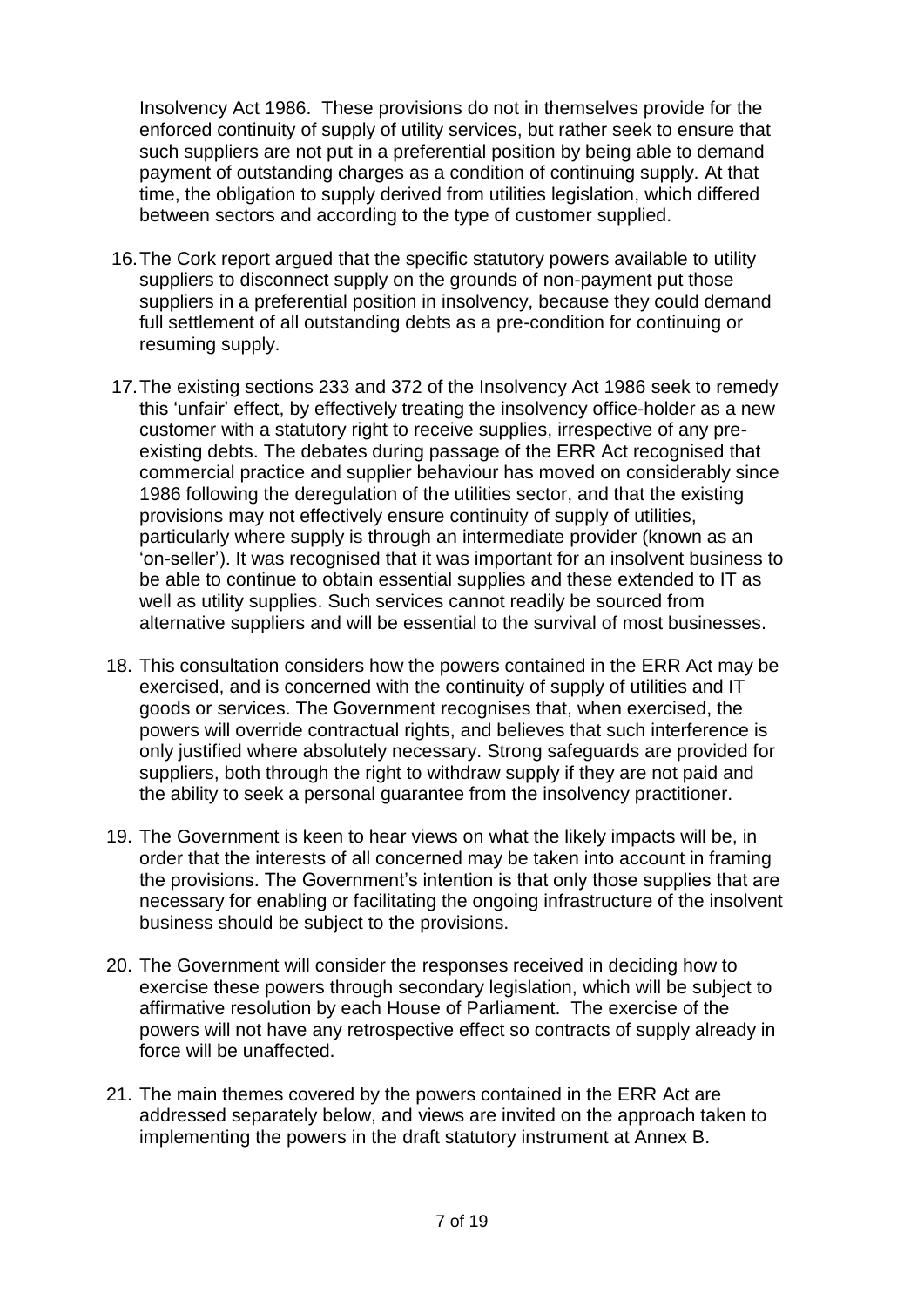# **Proposed changes**

## **1. Applying existing provisions to 'on-sellers' of utility supplies**

- 22. Sections 233(3) and 372(4) of the Insolvency Act 1986 prevent utility suppliers from demanding payment of outstanding charges as a condition of continuing supply, but allows them to make it a condition of giving the supply that the office-holder personally guarantees payment of charges. The new powers within the ERR Act enable the Government to widen the scope of utility suppliers subject to these provisions by extending the application of sections 233(3) and 372(4) to other specified suppliers.
- 23. The Government is aware that commercial practice and supplier behaviour has moved on considerably since this issue was last considered in the early 1980s. One area that has changed significantly since 1986 (when sections 233 and 372 came into being) is the fragmentation of the utilities and telecoms market. This has led to differences in interpretation and application surrounding existing obligations, particularly in the context of intermediate providers (or 'on-sellers') of utilities and telecoms services and equipment. These suppliers are not generally considered to be covered by the current provisions, even though they can be crucial to the continuity of the insolvent business.
- 24. For example, in retail businesses, a number of different IT and telecoms services are often used to run store and till equipment and to accept credit card payments. Similarly, landlords can charge tenants for the supply of electricity or other services, and because they are not a direct supplier but an 'on-seller', they are often not considered to be covered by the current provisions.
- 25. The Government's intention is that the scope of the current provisions should be extended so as to specifically apply to 'on-sellers' of utility and telecoms services, to reflect the way the utility and telecoms markets have evolved and deregulated since the current provisions were enacted. Whilst there is no statutory definition of what constitutes an 'on-seller', the Government believes that any supplier of utility or telecoms services that carries on a business of giving such supplies should be subject to the provisions. It is anticipated that this would include all 'on-sellers' where they are the party that directly supplies an insolvent business.
- 26. The draft statutory instrument contained at Annex B amends sections 233(3) and 372(4) of the Insolvency Act 1986, by **inserting new sub-sections 233(3)(e) and 372(4)(e).** These new provisions are intended to bring all suppliers of utility and telecoms services within scope so as to include 'onsellers'. Whilst suppliers of IT goods or services are not presently covered by these provisions, it also the Government's intention to bring such suppliers, including on-sellers of IT goods or services, within scope, as outlined in Section 2 below). It is not the Government's intention that any supplies made for wholesale purposes be subject to the provisions.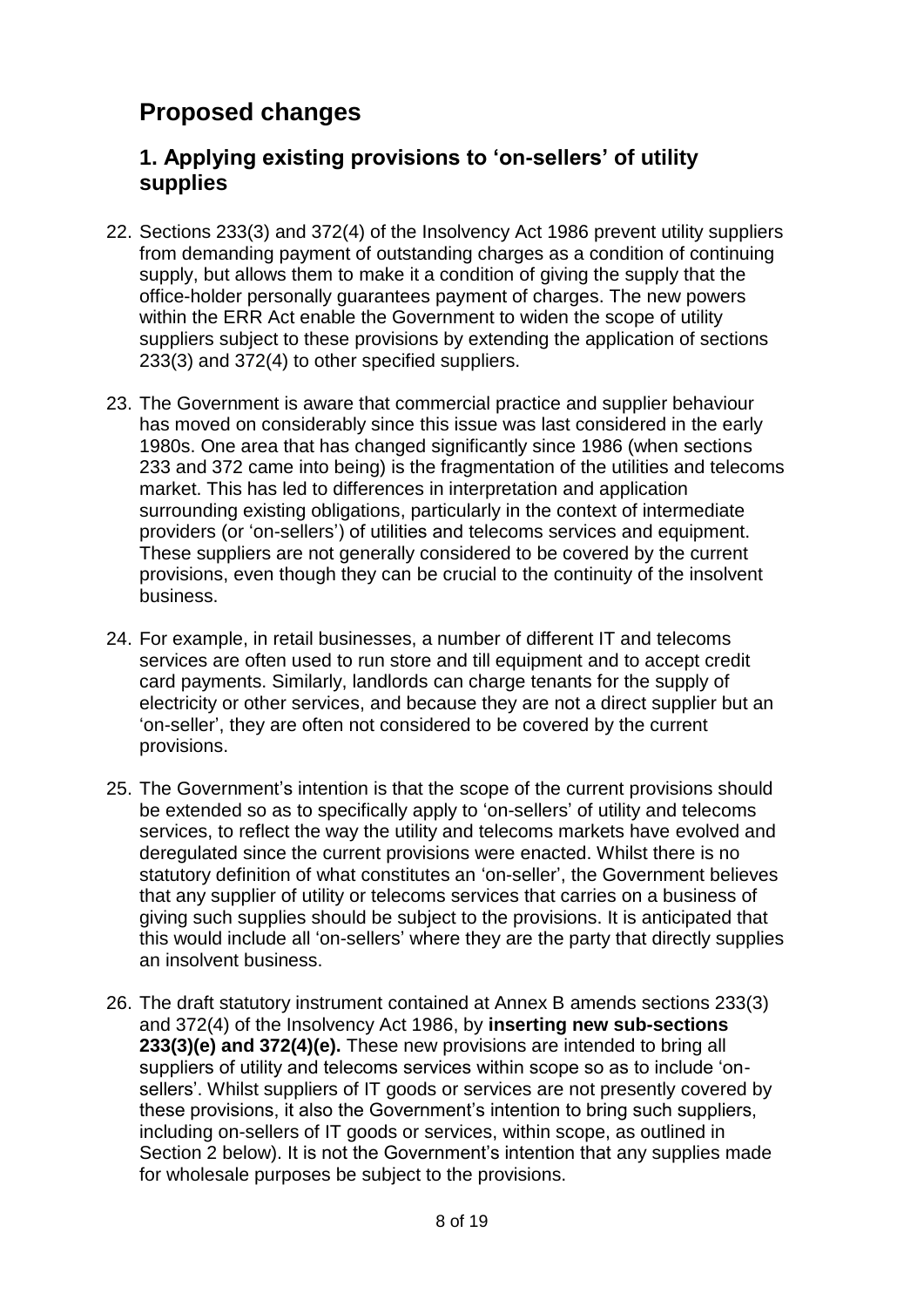- **Q1. Do you agree that the proposed amendments to sections 233 and 372 will be effective in bringing on-sellers of utility and IT services within scope of the existing provisions?**
- **Q2. Do you agree that the amendments will be effective in preventing supplies made for wholesale purposes from becoming subject to the provisions?**

#### **2. Adding IT suppliers to the list of utility suppliers covered by sections 233 and 372**

- 27. Sections 233 and 372 currently prevent gas, electricity, water and providers of telecoms services from demanding payment of outstanding charges as a condition of continuing supply. The powers in the ERR Act allow the Government to add to that list supplies which enable or facilitate anything to be done by electronic means (IT goods or services).
- 28. Business practice and the business environment has changed considerably since these provisions came into force at a time when generally speaking only utility supplies were deemed essential for a business to continue to operate. Whilst every business will have particular services or supplies which will be essential to its continuing operation, IT goods or services are now a crucial aspect of the modern business landscape and are essential for most businesses to operate.
- 29. IT supplies may include a range of different services, including computer software or hardware, accounting software, server providers, cloud storage, electronic payment systems and website hosting services. Many of these, and other, IT goods or services will be essential in ensuring that a business is able to continue to interact with customers, receive and process payments and generate income.
- 30. The Government believes that it would aid business rescue if suppliers of IT services, including 'on-sellers' of such services, were brought within the scope of sections 233 and 372, reflecting the importance of IT services in the modern business environment.
- 31. The draft statutory instrument amends sections 233 and 372 to include suppliers of IT services, by **inserting new sub-sections 233(3)(f) and 372(4)(f).** The type of IT goods or services subject to the provisions are referred to in **new sub-sections 233(3A) and 372(4A)**.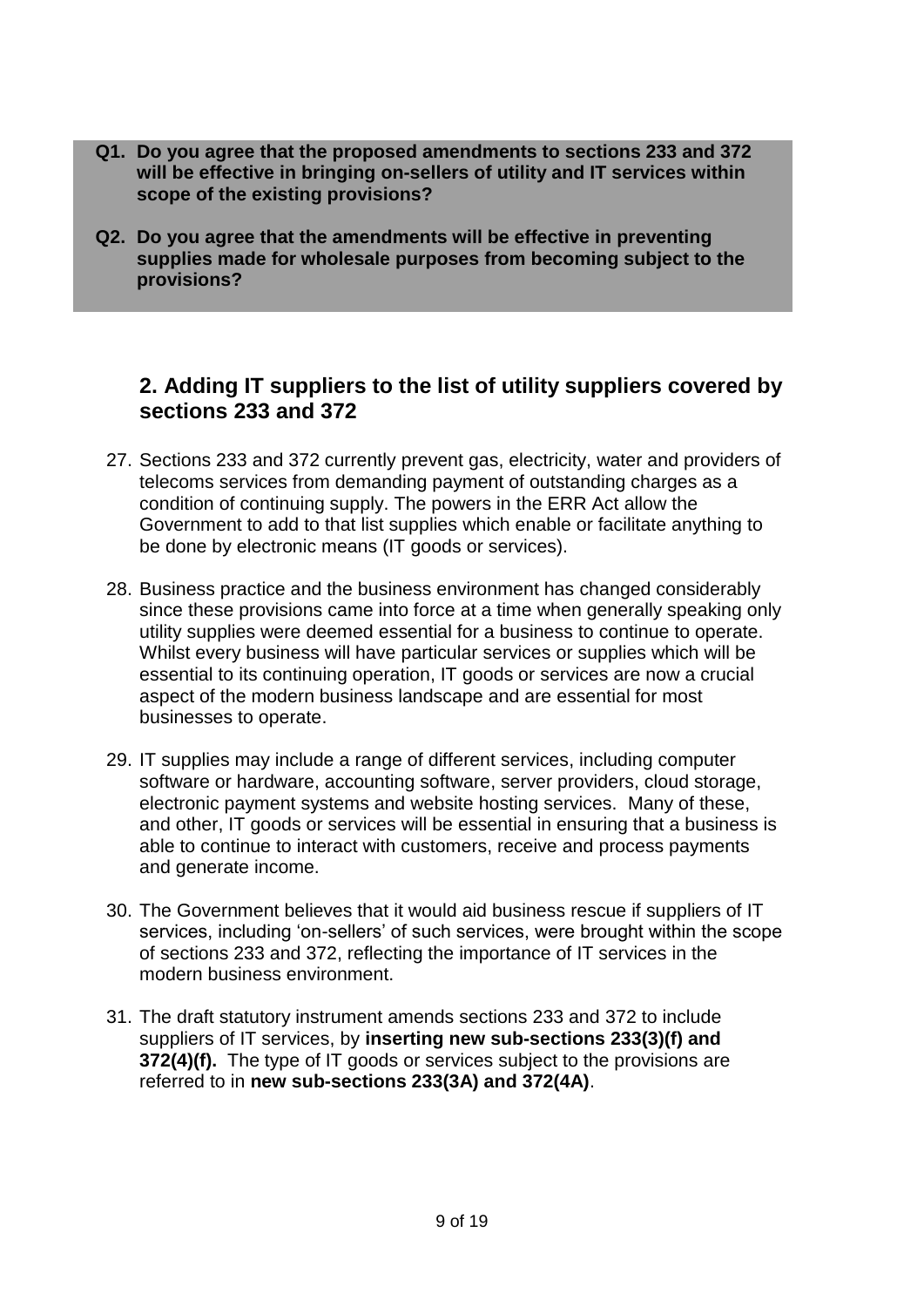- **Q3. Do you agree that the proposed changes will be effective in bringing suppliers of IT goods or services within the scope of sections 233 and 372?**
- **Q4. Do you agree with the proposed approach to specify types of IT goods or services that should be brought within the scope of sections 233 and 372? If not, would a more generic definition of IT services be preferable?**
- **Q5. Are there any other types of IT goods or services that you believe should be brought within the scope of sections 233 and 372? (Please be as specific as possible)**

#### **3. Ensuring continuity of utility and IT supplies by preventing reliance on insolvency termination clauses**

- 32. Sections 233 and 372 of the Insolvency Act 1986 do not in themselves provide for the continuity of supply of utility services, as this obligation derived from utilities legislation. Neither is there a requirement for IT suppliers to continue to supply an insolvent business. They may therefore withdraw their supply by relying on clauses in supply contracts which terminate the contract on the onset of formal insolvency (known as 'termination clauses').
- 33. The powers in the ERR Act allow the Government to render void termination clauses which allow suppliers to withdraw their supply or where the contract automatically terminates when a business enters administration or a voluntary arrangement takes effect. The powers also allow the Government to render void contract terms which automatically, or provide a supplier the entitlement to, increase the charges of supply on account of the business entering insolvency (so called 'ransom' payments) or do any other thing, when the business enters administration or a voluntary arrangement takes effect.
- 34.Termination clauses are found in many commercial agreements and are a means by which the agreement terminates automatically or gives the right to a party to terminate an agreement on the occurrence of certain events (almost invariably including insolvency of the other party). Where a business is subject to insolvency proceedings, the triggering of a termination clause in contracts with key suppliers can have the effect of preventing a successful restructuring or recovery by disrupting the supply of essential services to the business.
- 35.The right of parties to contract freely and to manage the risk that their counterparty is unable to meet their obligations under the contract (due to their financial failure) is an important and fundamental concept in English Law. We believe though that this should be balanced against the possibility that it enables opportunistic suppliers to unfairly exact preferential terms ('ransom' payments) as a condition of continued supply, at the expense of other creditors.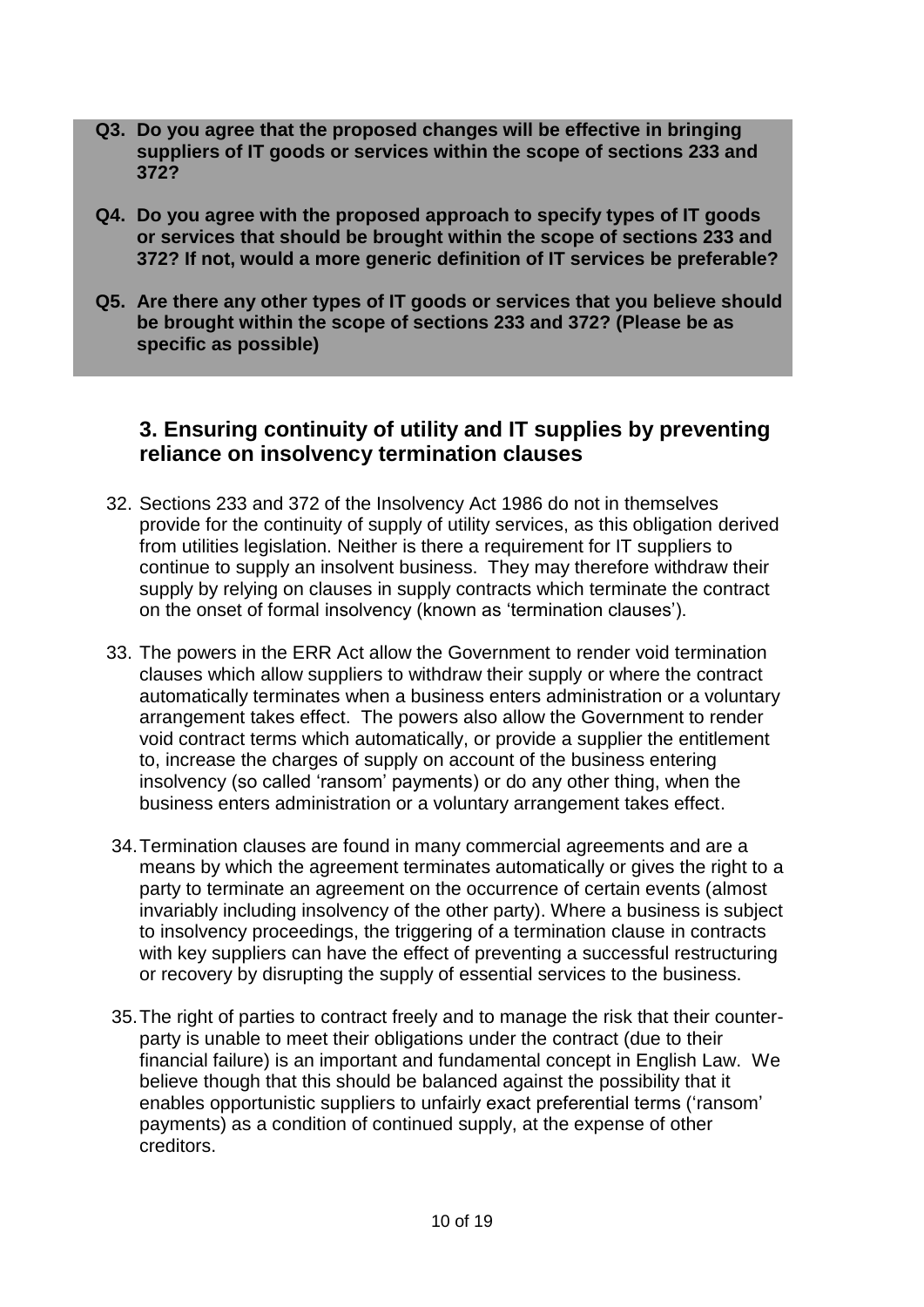- 36. The Cork Report recognised these problems, drawing a distinction between the (then) public utility providers and private suppliers, who were regarded as generally "doing no more than to exploit the commercial advantages of their position". Insolvency practitioners indicate that the practice of demanding 'ransom' payments is significantly undermining their ability to rescue otherwise viable businesses.
- 37. The Government recognises that preventing utility and IT suppliers from relying on termination clauses will interfere with the right to freedom of contract, and believes that such interference is only justified where absolutely necessary. These powers are therefore restricted to the main business rescue procedures, that is; administration, company voluntary arrangements and individual voluntary arrangements in cases where the individual has been carrying on a business.
- 38. When exercised, the powers will require utility and IT suppliers to continue their supply to an insolvent business, subject to a number of safeguards. Those safeguards include the ability to request a personal guarantee from the insolvency office-holder as a condition of continuing supply, and the ability to withdraw supply if any charges in respect of that supply are not paid within the period of 28 days beginning with the day on which payment is due. The supplier will also be able to apply to the court for permission to terminate the contract if they believe that being required to continue to supply will cause them undue hardship.
- 39. The ability to request a personal guarantee from the insolvency office-holder as a condition of continuing supply reflects a safeguard already contained within sections 233 and 372 of the Insolvency Act 1986. The powers to prevent reliance on termination clauses also contain provision for exceptions to be provided to the ability to request a personal guarantee from the officeholder. Such an exception could be, for example, where the supplier has obtained a guarantee from a third party. The Government is keen to hear views on whether exceptions should be provided to the ability to request a personal guarantee from the insolvency office-holder, and in what circumstances such exceptions would be appropriate.
- 40. It is also important to recognise that supplies made to an insolvent business pursuant to these requirements will, in the case of administration, rank as an expense of the procedure. This means that such suppliers would generally have priority of payment over other creditors, including the insolvency officeholder's remuneration. In practice it is therefore anticipated that it would be highly unlikely for any supplies made to an insolvent business in administration to remain unpaid.
- 41. Notwithstanding these safeguards, the Government recognises that preventing utility and IT suppliers from relying on their contractual rights to terminate supply may affect the willingness of suppliers to make decisions to supply, and could have an impact on the cost of that supply. The Government is therefore keen to hear views on the adequacy of the safeguards, and what the likely impacts may be on the cost of supply.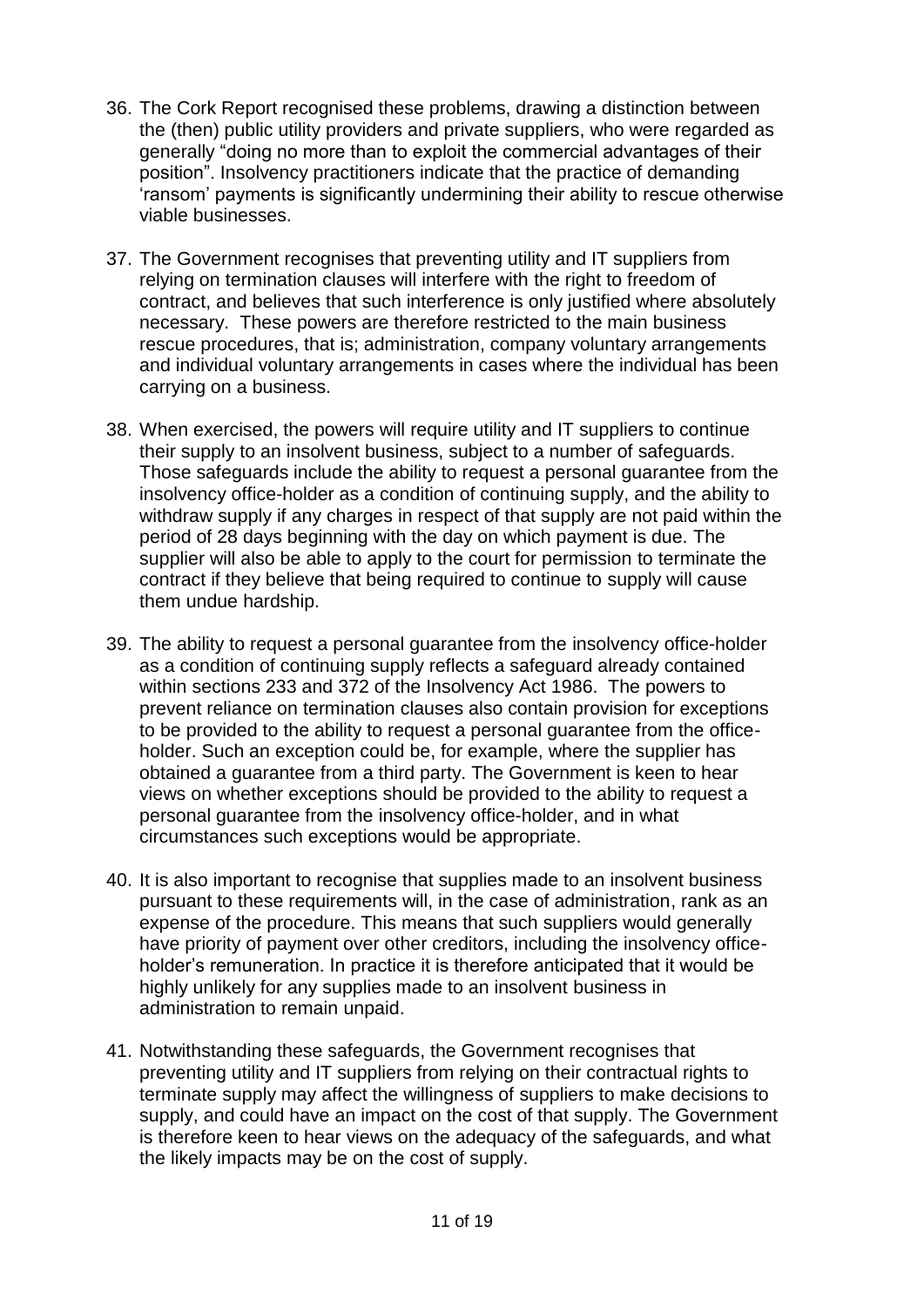- 42. The draft statutory instrument **inserts new sections 233A and 372A** into the Insolvency Act 1986 which will prevent those utility and IT suppliers already subject to sections 233 and 372 from relying on insolvency termination clauses.
- 43. These new sections also contain the safeguards for suppliers outlined in paragraph 39 above. Specific provision is made for the process by which utility and IT suppliers may request a personal guarantee from the insolvency office-holder as a condition of continuing supply, in **new sub-sections 233A(4) and 372A(4).** The proposed process provides a window of 14 days from the onset of insolvency for the supplier to give written notice to the insolvency office-holder that a personal guarantee is required. If no such guarantee is provided by the insolvency office-holder within a period of 14 days beginning with the day on which the notice is received, then the supplier may terminate the supply.
- 44. New sections 233A and 372A also seek to address the issue of 'ransom' payments, by giving a wide-ranging definition to insolvency-related terms of supply contracts which may not be relied upon by suppliers. The provisions are intended to prevent suppliers from relying on insolvency termination clauses or from doing any other thing because the business has entered a business rescue procedure. It is anticipated that this would prevent any change in the terms of supply (i.e. placing the insolvent business on a higher tariff) solely on the grounds that the insolvent business had entered a business rescue procedure.
- **Q6. Do you consider that new sections 233A and 372A will be effective in preventing suppliers of utility and IT goods and services from relying on insolvency termination clauses?**
- **Q7. Do you consider that new sections 233A and 372A will be effective in preventing suppliers of utility and IT goods and services from demanding 'ransom' payments as a condition of continuing supply?**
- **Q8. Do you believe that the safeguards provided for suppliers are adequate?**
- **Q9. What, if any, exceptions should be provided from the ability to seek a personal guarantee from the insolvency office-holder as a condition of continuing supply?**
- **Q10. What impact, if any, do you believe the changes would have on the pricing of contracts in relation to;**
	- **a) utility supplies**
	- **b) IT goods or services**
- **Q.11 Can you foresee any practical difficulties arising from the proposed changes?**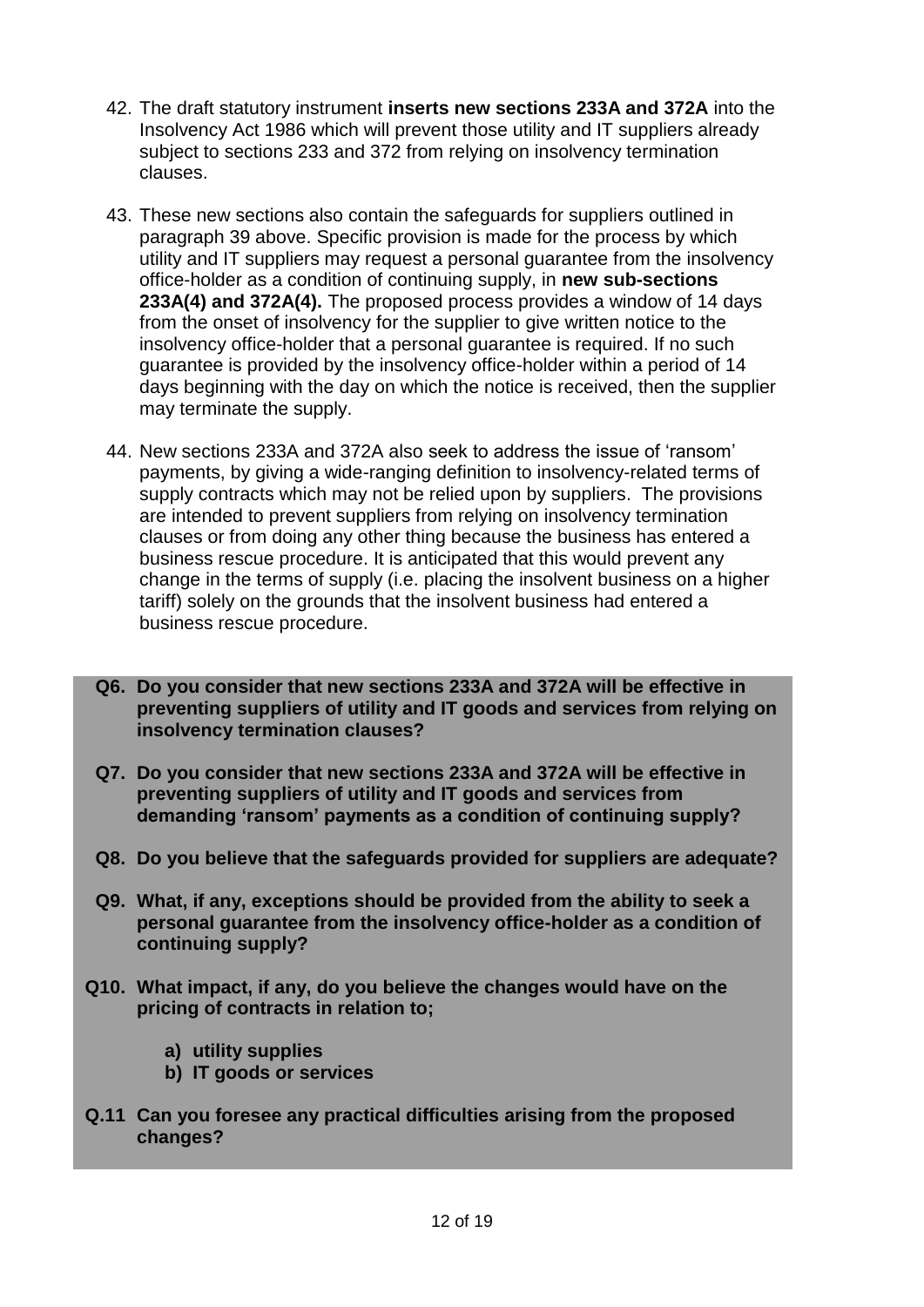# **Annex A: ERR Act 2013 provisions (sections 92-95)**

*Insolvency: protection of essential supplies*

#### **92 Power to add to supplies protected under Insolvency Act 1986**

(1)The Secretary of State may by order amend section 233 of the Insolvency Act 1986 so as to add to the supplies mentioned in subsection (3) of that section any of the following—

(a)a supply of gas, electricity, water or communication services by a specified description of person;

(b)a supply of a specified description of goods or services by a specified description of person where the supply is for the purpose of enabling or facilitating anything to be done by electronic means.

(2)The Secretary of State may by order amend section 372 of that Act of 1986 so as to add to the supplies mentioned in subsection (4) of that section any of the following—

(a)a supply of gas, electricity, water or communication services by a specified description of person;

(b)a supply of a specified description of goods or services by a specified description of person where the supply is for the purpose of enabling or facilitating anything to be done by electronic means.

(3)The power to make an order under this section includes power to make incidental, supplementary, consequential, transitional or saving provision, including doing so by amending any enactment.

(4)An order under this section must be made by statutory instrument.

(5)A statutory instrument containing an order under this section may not be made unless a draft of the instrument has been laid before, and approved by a resolution of, each House of Parliament.

(6)In this section—

"enactment" includes—

(a) an enactment contained in subordinate legislation (within the meaning of the Interpretation Act 1978),

(b) an enactment contained in, or in an instrument made under, an Act of the Scottish Parliament, and

(c) an enactment contained in, or in an instrument made under, a Measure or Act of the National Assembly for Wales; and

"specified" means specified in the order.

#### **93 Corporate insolvency: power to give further protection to essential supplies**

(1)The Secretary of State may by order make provision for insolvency-related terms of a contract for the supply of essential goods or services to a company to cease to have effect where—

(a)the company enters administration or a voluntary arrangement under Part 1 of the Insolvency Act 1986 takes effect in relation to it, and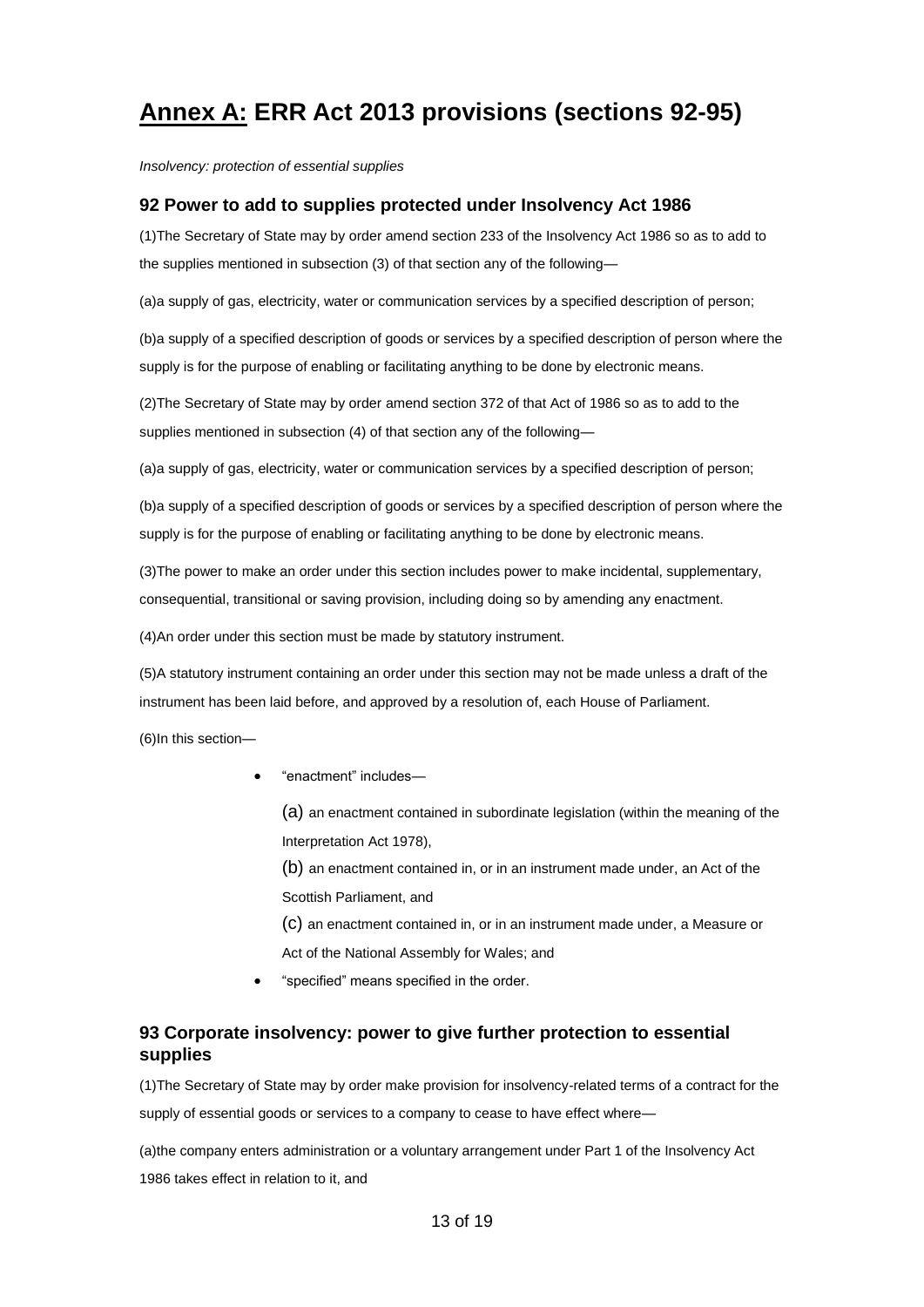(b)any conditions specified in the order are met.

(2)The order must include provision for securing that, where an insolvency-related term of a contract ceases to have effect under the order, the contract may be terminated by the supplier if—

(a)an insolvency office-holder consents to the termination,

(b)a court grants permission for the termination, or

(c)any charges in respect of the supply that are incurred after the company enters administration or the voluntary arrangement takes effect are not paid within the period of 28 days beginning with the day on which payment is due.

(3)The order must include provision for securing that, where an insolvency-related term of a contract ceases to have effect under the order, the supplier may terminate the supply unless an insolvency office-holder personally guarantees the payment of any charges in respect of the continuation of the supply.

(4)The order may provide for exceptions to the right of a supplier to terminate a supply under provision made by virtue of subsection [\(3\).](http://www.legislation.gov.uk/ukpga/2013/24/part/6/crossheading/insolvency-protection-of-essential-supplies/enacted#section-93-3#section-93-3)

(5)The order must (in addition to the provision mentioned in subsections [\(2\)](http://www.legislation.gov.uk/ukpga/2013/24/part/6/crossheading/insolvency-protection-of-essential-supplies/enacted#section-93-2#section-93-2) an[d \(3\)\)](http://www.legislation.gov.uk/ukpga/2013/24/part/6/crossheading/insolvency-protection-of-essential-supplies/enacted#section-93-3#section-93-3) include such other provision as the Secretary of State considers appropriate for securing that the interests of suppliers are protected.

(6)A contract for the supply of essential goods or services is a contract for a supply mentioned in section 233(3) of the Insolvency Act 1986.

(7)An insolvency-related term of a contract for the supply of essential goods or services to a company is a provision of the contract under which—

(a)the contract or the supply would terminate, or any other thing would take place, because the company enters administration or the voluntary arrangement takes effect,

(b)the supplier would be entitled to terminate the contract or the supply, or to do any other thing, because the company enters administration or the voluntary arrangement takes effect, or

(c)the supplier would be entitled to terminate the contract or the supply because of an event that occurred before the company enters administration or the voluntary arrangement takes effect.

(8)In this section, "insolvency office-holder" means—

(a)in a case where a company enters administration, the administrator;

(b)in the case where a voluntary arrangement under Part 1 of the Insolvency Act 1986 takes effect in relation to a company, the supervisor of the voluntary arrangement.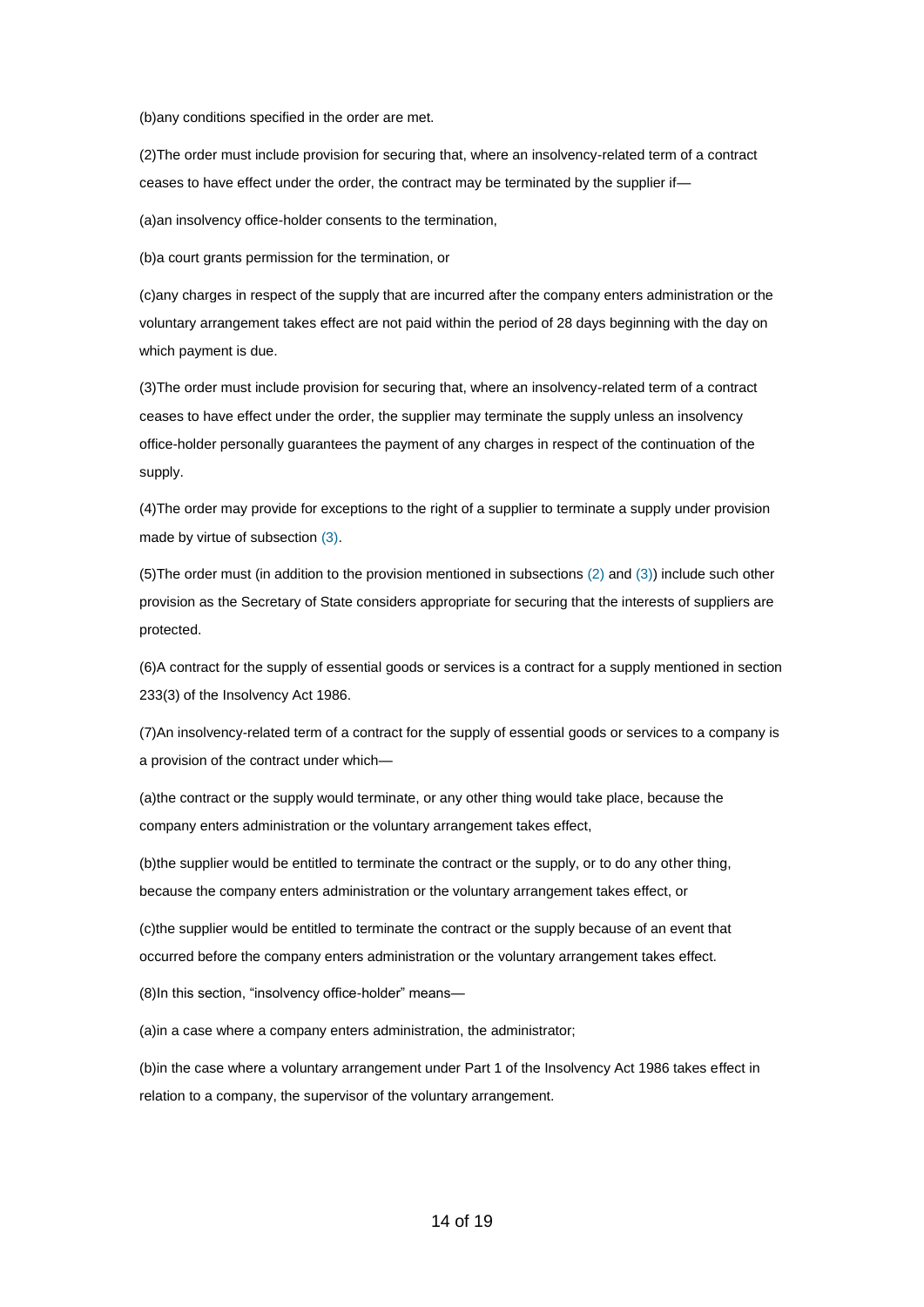#### **94 Individual insolvency: power to give further protection to essential supplies**

(1)The Secretary of State may by order make provision for insolvency-related terms of a contract for the supply of essential goods or services to an individual to cease to have effect where—

(a)a voluntary arrangement proposed by the individual is approved under Part 8 of the Insolvency Act 1986, and

(b)any conditions specified in the order are met.

(2)The order must include a condition that ensures that an insolvency-related term of a contract for the supply of essential goods or services to an individual does not cease to have effect unless the supply is for the purpose of a business that is or has been carried on by the individual or with which the individual has or had another connection of a kind specified in the order.

(3)The order must include provision for securing that, where an insolvency-related term of a contract ceases to have effect under the order, the contract may be terminated by the supplier if—

(a)the supervisor of the voluntary arrangement consents to the termination,

(b)a court grants permission for the termination, or

(c)any charges in respect of the supply that are incurred after the voluntary arrangement proposed by the individual is approved are not paid within the period of 28 days beginning with the day on which payment is due.

(4)The order must include provision for securing that, where an insolvency-related term of a contract ceases to have effect under the order, the supplier may terminate the supply unless the supervisor of the voluntary arrangement personally guarantees the payment of any charges in respect of the continuation of the supply.

(5)The order may provide for exceptions to the right of a supplier to terminate a supply under provision made by virtue of subsection [\(4\).](http://www.legislation.gov.uk/ukpga/2013/24/part/6/crossheading/insolvency-protection-of-essential-supplies/enacted#section-94-4#section-94-4)

(6)The order must (in addition to the provision mentioned in subsections [\(3\)](http://www.legislation.gov.uk/ukpga/2013/24/part/6/crossheading/insolvency-protection-of-essential-supplies/enacted#section-94-3#section-94-3) an[d \(4\)\)](http://www.legislation.gov.uk/ukpga/2013/24/part/6/crossheading/insolvency-protection-of-essential-supplies/enacted#section-94-4#section-94-4) include such other provision as the Secretary of State considers appropriate for securing that the interests of suppliers are protected.

(7)A contract for the supply of essential goods or services is a contract for a supply mentioned in section 372(4) of the Insolvency Act 1986.

(8)An insolvency-related term of a contract for the supply of essential goods or services to an individual is a provision of the contract under which—

(a)the contract or the supply would terminate, or any other thing would take place, because the voluntary arrangement proposed by the individual is approved,

(b)the supplier would be entitled to terminate the contract or the supply, or to do any other thing, because the voluntary arrangement proposed by the individual is approved, or

#### 15 of 19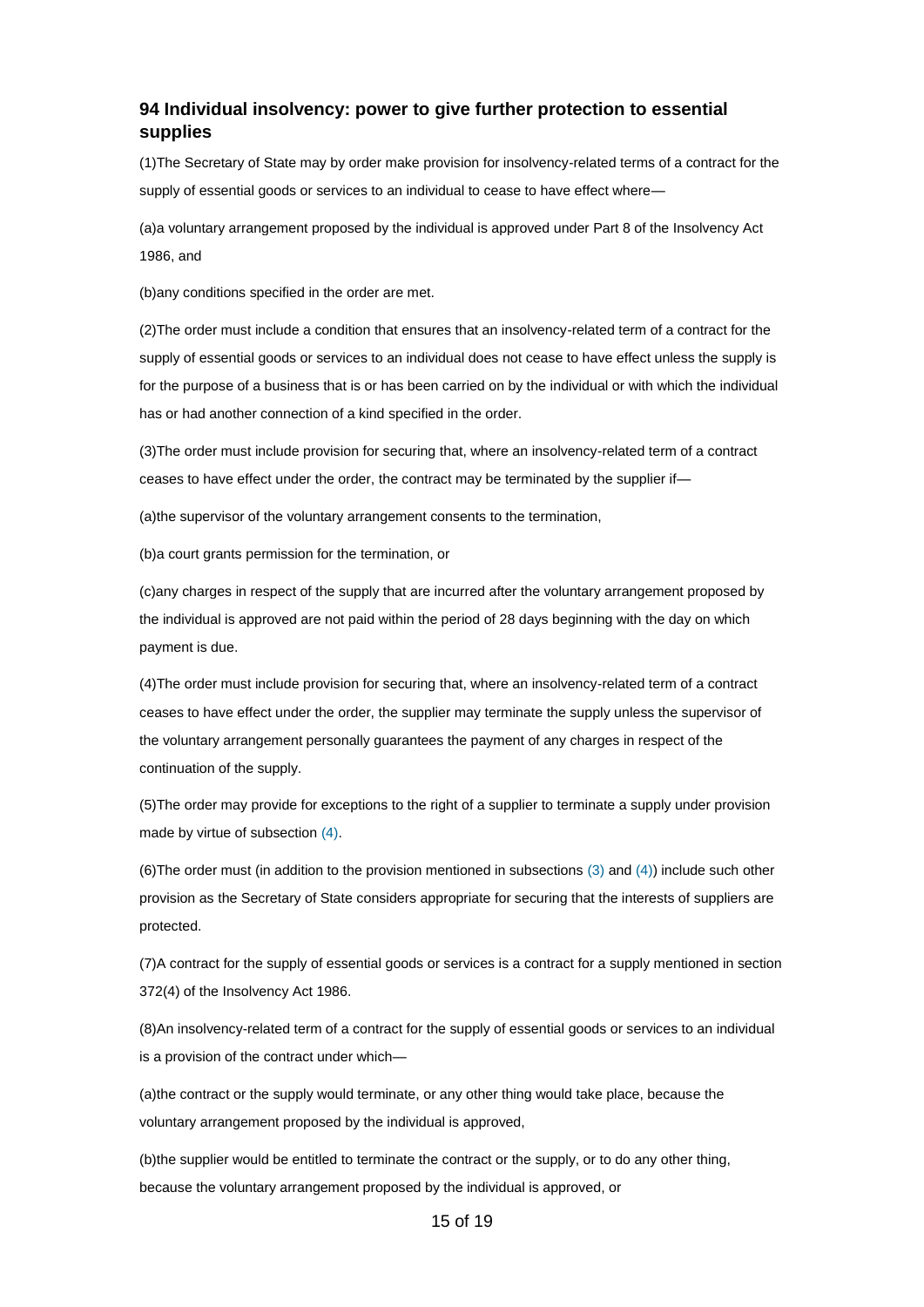(c)the supplier would be entitled to terminate the contract or the supply because of an event that occurred before the voluntary arrangement proposed by the individual is approved.

#### **95 Sections 93 and 94: supplemental**

(1)The power to make an order under section 93 or 94 includes—

(a)power to make different provision for different cases;

(b)power to provide for a person to exercise a discretion in a matter;

(c)power to make incidental, supplementary, consequential, transitional or saving provision;

(d)power to make any provision that may be made by the order by amending the Insolvency Act 1986 or any other enactment.

(2)An order under either of those sections may not be made so as to have effect in relation to contracts entered into before the order come into force.

(3)An order under either of those sections must be made by statutory instrument.

(4)A statutory instrument containing an order under either of those sections may not be made unless a draft of the instrument has been laid before, and approved by a resolution of, each House of Parliament.

(5)In this section, "enactment" has the same meaning as in section 92.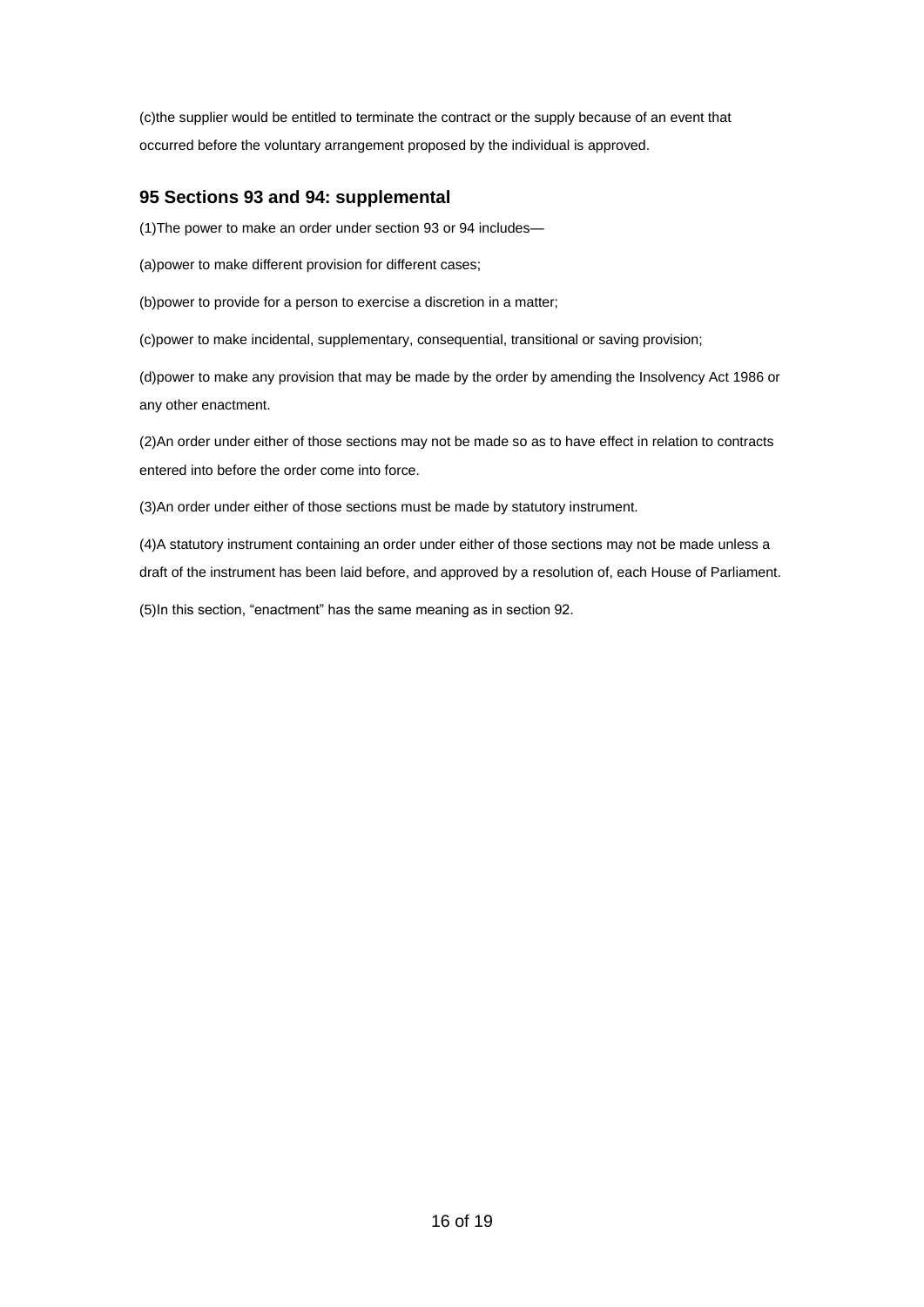**Annex B: Draft statutory instrument**

**See separate attachment.**

**Annex C: Impact assessment**

**See separate attachment.**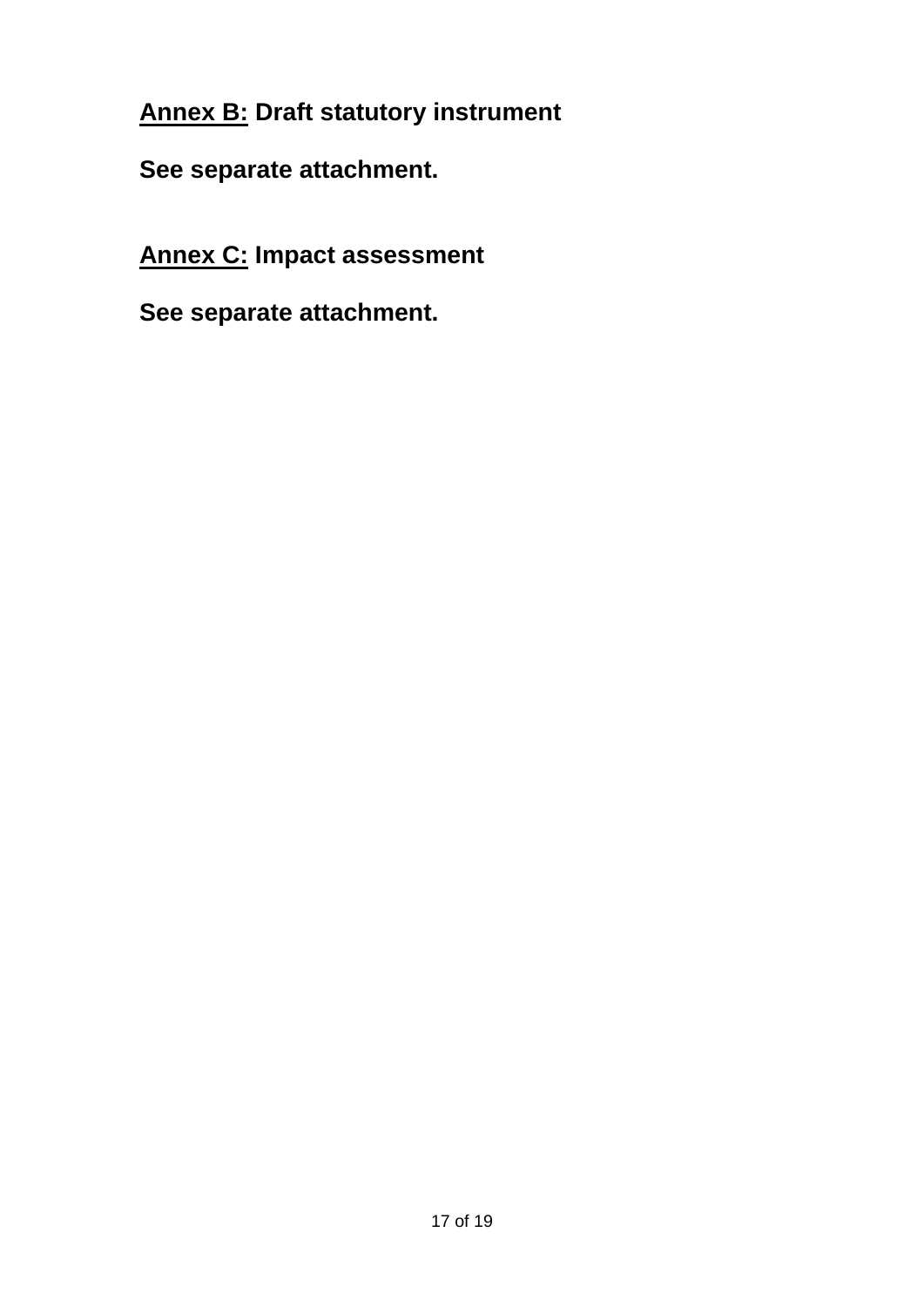## **Annex D: List of consultation questions**

- **Q1. Do you agree that the proposed amendments to sections 233 and 372 will be effective in bringing on-sellers of utility and IT services within scope of the existing provisions?**
- **Q2. Do you agree that the amendments will be effective in preventing supplies made for wholesale purposes from becoming subject to the provisions?**
- **Q3. Do you agree that the proposed changes will be effective in bringing suppliers of IT goods or services within the scope of sections 233 and 372?**
- **Q4. Do you agree with the proposed approach to specify types of IT goods or services that should be brought within the scope of sections 233 and 372? If not, would a more generic definition of IT services be preferable?**
- **Q5. Are there any other types of IT goods or services that you believe should be brought within the scope of sections 233 and 372? (Please be as specific as possible)**
- **Q6. Do you consider that new sections 233A and 372A will be effective in preventing suppliers of utility and IT goods and services from relying on insolvency termination clauses?**
- **Q7. Do you consider that new sections 233A and 372A will be effective in preventing suppliers of utility and IT goods and services from demanding 'ransom' payments as a condition of continuing supply?**
- **Q8. Do you believe that the safeguards provided for suppliers are adequate?**
- **Q9. What, if any, exceptions should be provided from the ability to seek a personal guarantee from the insolvency office-holder as a condition of continuing supply?**
- **Q10. What impact, if any, do you believe the changes would have on the pricing of contracts in relation to;**
	- **a) utility supplies**
	- **b) IT goods and services**
- **Q.11 Can you foresee any practical difficulties arising from the proposed changes?**